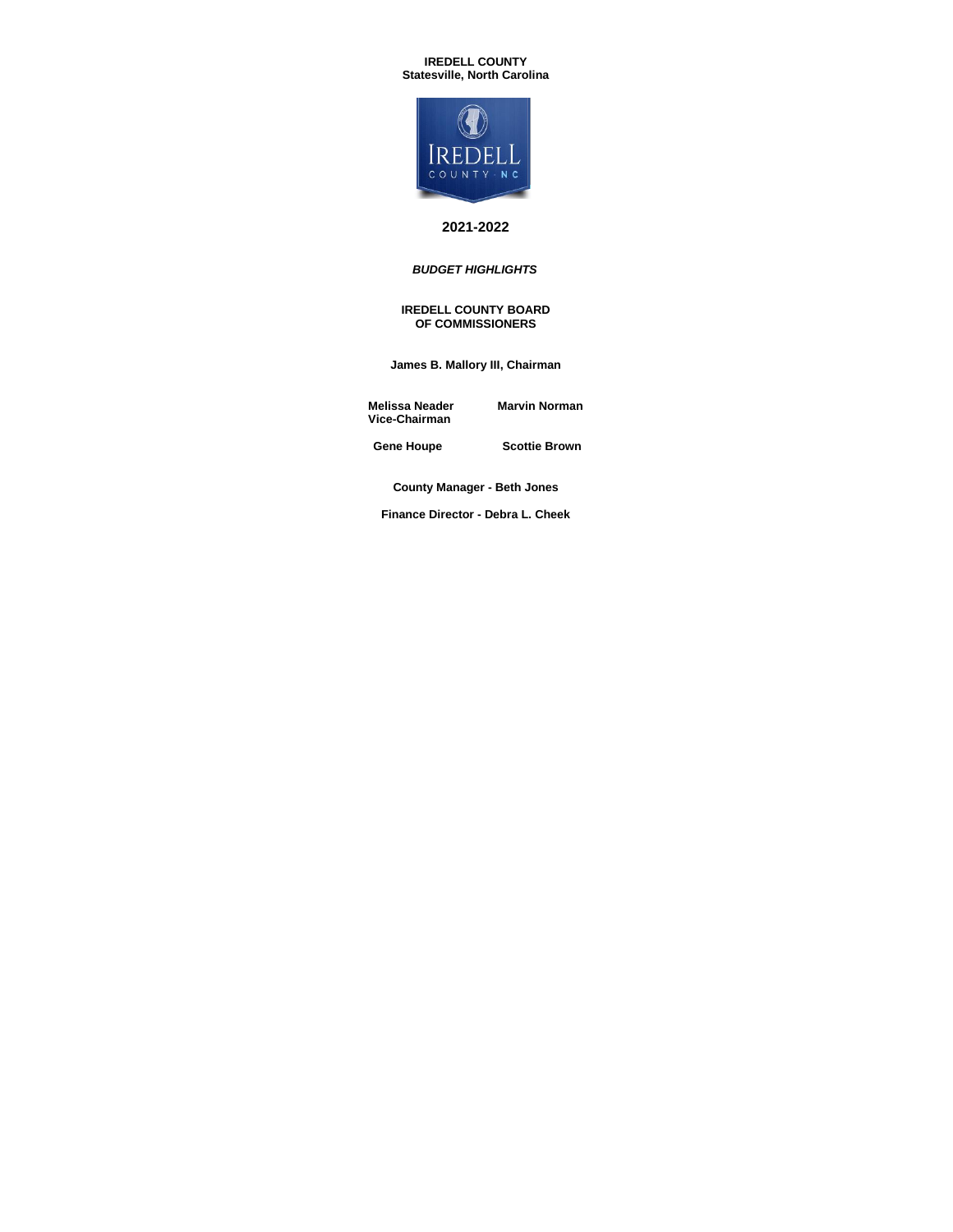# **GENERAL INFORMATION**

# **2021-2022**

| Ad Valorem Tax Rate                               | 53.75¢ per \$100 |
|---------------------------------------------------|------------------|
| <b>Estimated Valuation</b>                        | \$27,665,174,000 |
| <b>Estimated Collection Rate</b>                  | 99.08%           |
| 1¢ of tax equivalent                              | \$2,741,065      |
| Last Year of Revaluation                          | 2019             |
| <b>Next Revaluation Due</b>                       | 2023             |
| Population<br>(NC Office State Budget Management) | 183,309          |
| Land Area - square miles                          | 597              |
| No. of Land Parcels                               | 99,744           |
| <b>Full-Time County Employees</b>                 | 1151             |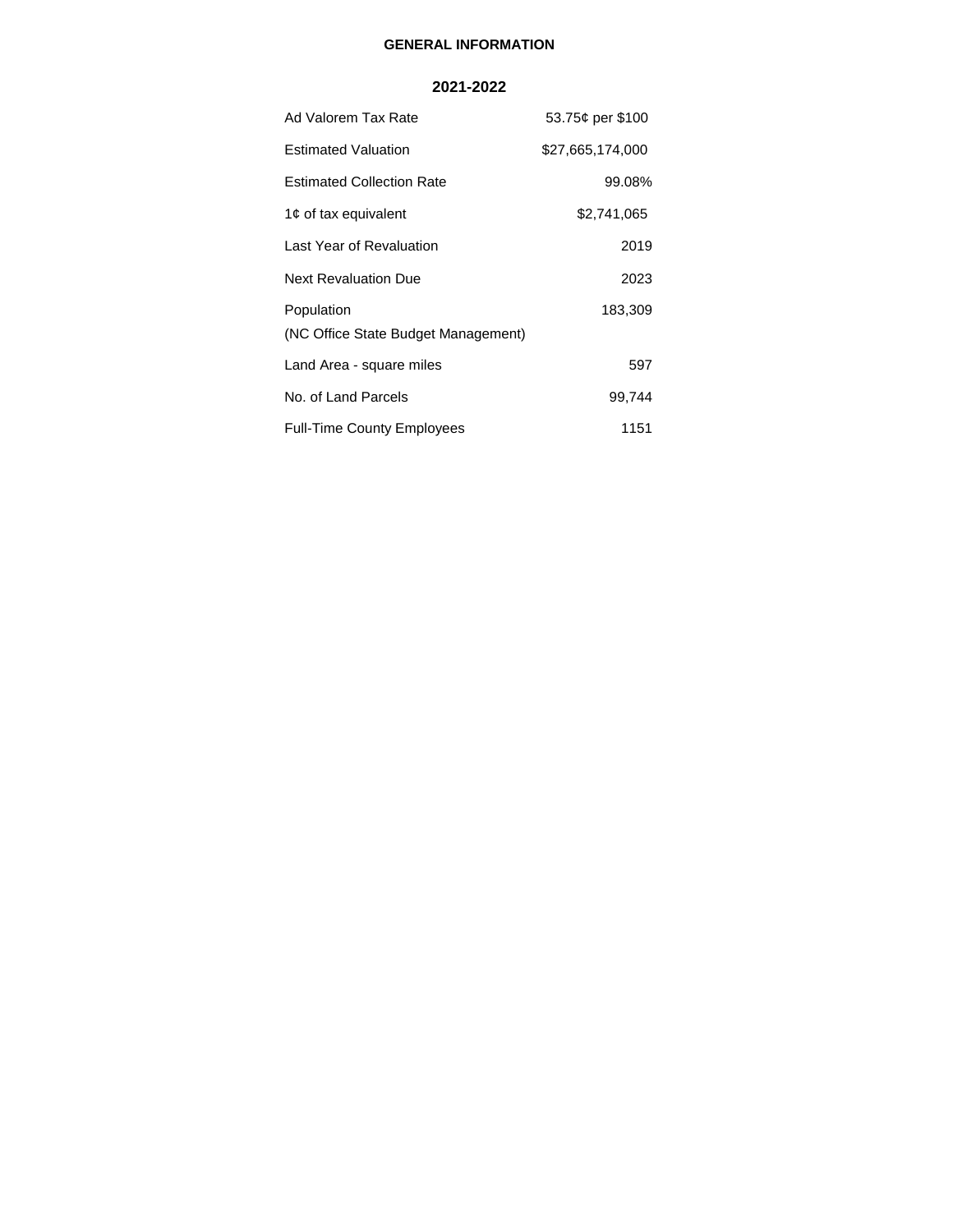# **2021-2022 GENERAL FUND REVENUES**

| Ad Valorem Taxes-current               | \$<br>147,332,270 |
|----------------------------------------|-------------------|
| Ad Valorem Taxes-delinquent            | 1,000,000         |
| Tax Penalties & Interest               | 512,000           |
| Sales Taxes                            | 42,409,625        |
| DSS Grants & Reimbursements            | 12,416,105        |
| Health Dept. Grants & Fees             | 5,885,565         |
| <b>Planning &amp; Development Fees</b> | 446,000           |
| <b>Building Standards</b>              | 4,810,000         |
| Reg of Deeds-Stamps & Fees             | 2,975,500         |
| <b>Investment Earnings</b>             | 50,000            |
| Ambulance Fees                         | 4,539,936         |
| Sheriff's Dept & Jail Fees & Grants    | 2,222,050         |
| <b>CATV Facility Tax</b>               | 430,000           |
| <b>Recreation Fees</b>                 | 484,561           |
| Other Revenues                         | 10,641,808        |

**\$ 236,155,420**

**SOURCES OF GENERAL FUND REVENUE**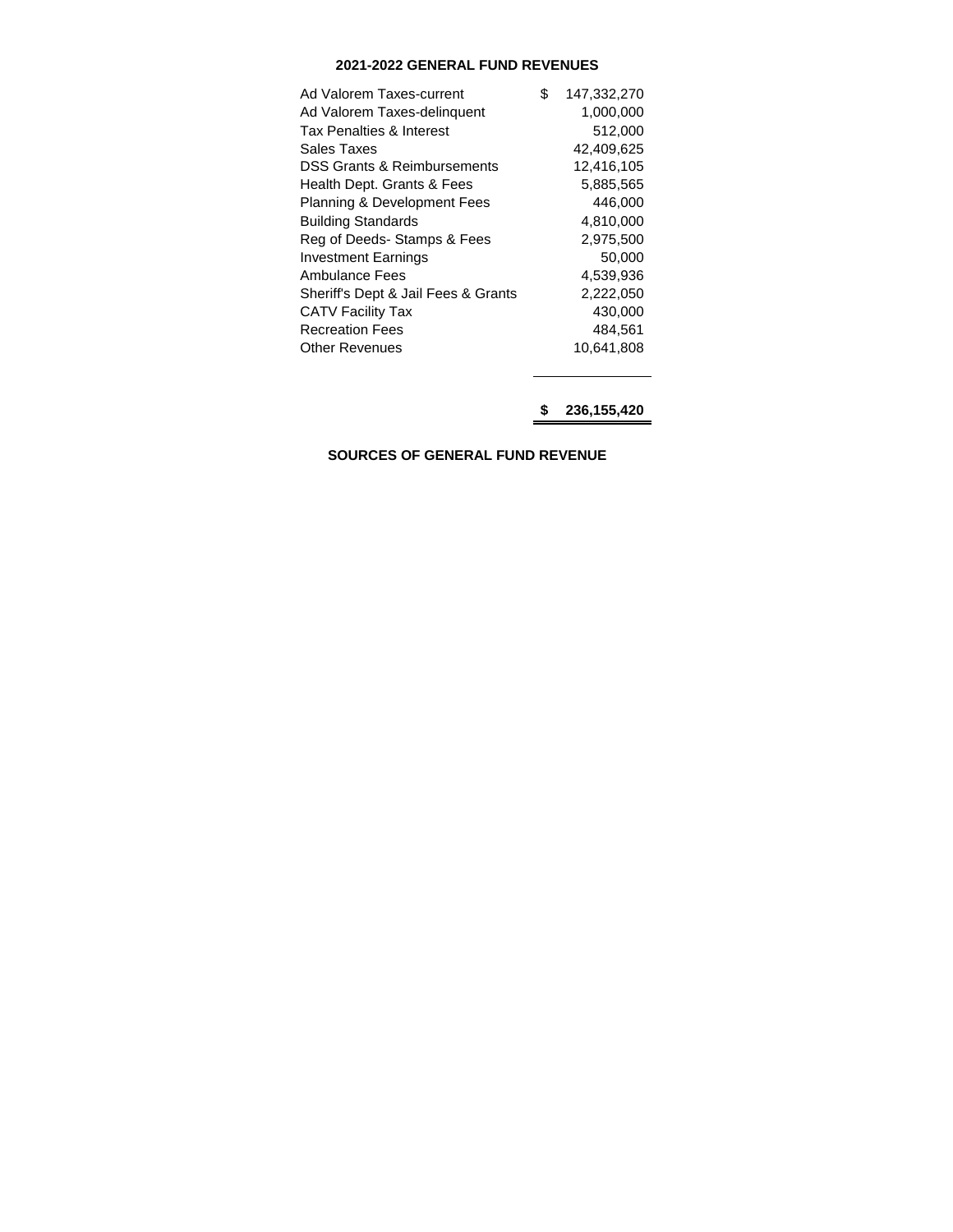# **2021-2022 GENERAL FUND DEPARTMENTAL BUDGET**

| <b>Animal Services</b>                             | \$<br>1,799,524 |
|----------------------------------------------------|-----------------|
| <b>Building Standards &amp; Central Permitting</b> | 3,533,657       |
| Capital Improvements                               | 6,544,438       |
| <b>Capital Reserve</b>                             | 7,429,365       |
| <b>Cooperative Extension</b>                       | 422,528         |
| <b>County Commissioners</b>                        | 223,689         |
| <b>County Manager's Office</b>                     | 827,100         |
| Courts                                             | 585,950         |
| Debt Service (other than for schools)              | 2,321,870       |
| <b>Economic Development</b>                        | 2,737,194       |
| Elections                                          | 695,416         |
| <b>Emergency Medical Services</b>                  | 11,133,557      |
| Emergency Comm., Oper, & Mgmt.                     | 3,701,846       |
| <b>Emergency Management</b>                        | 522,965         |
| <b>Facility Services</b>                           | 3,977,244       |
| Finance                                            | 1,289,082       |
| <b>Fire Marshal</b>                                | 502,585         |
| <b>General Governmental</b>                        | 4,496,500       |
| <b>Health Department</b>                           | 10,238,314      |
| Human Services Building                            | 162,100         |
| Human Resources                                    | 785,816         |
| <b>Information Technology Services</b>             | 2,032,343       |
| Legal                                              | 421,000         |
| Library                                            | 3,928,270       |
| Parks & Recreation                                 | 1,537,627       |
| Partners Behavioral Healthcare                     | 565,875         |
| Planning & Development                             | 861,901         |
| Register of Deeds                                  | 746,744         |
| Schools                                            | 101,131,156     |
| Sheriff-Enforcement                                | 20,310,158      |
| Sheriff-Jail                                       | 11,456,681      |
| <b>Social Services</b>                             | 22,575,633      |
| <b>Special Appropriations</b>                      | 758,466         |
| Special Appropriations - Public Safety             | 1,256,029       |
| Tax Administration & Land Records                  | 3,605,014       |
| <b>Transfers to Other Funds</b>                    | 389,603         |
| <b>Vehicle Services</b>                            | 438,995         |
| <b>Veterans Service</b>                            | 209,185         |
| <b>Total General Fund</b>                          | \$236,155,420   |

**GENERAL FUND EXPENDITURES**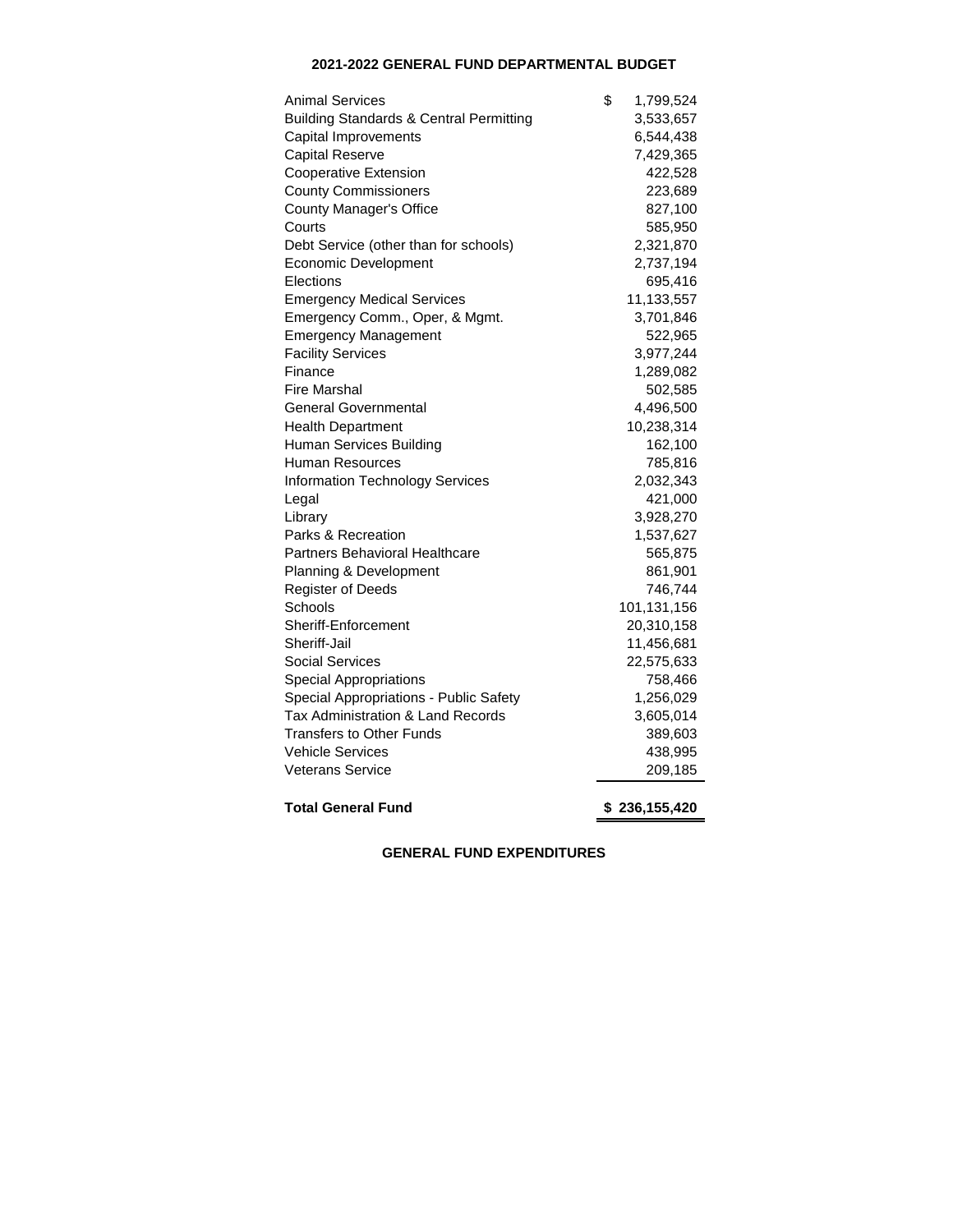## *GENERAL FUND EXPENDITURES \$ 236,155,420*

## *Animal Services \$ 1,799,524*

This department is responsible for enforcing the County's Animal Control Ordinance, Animal Shelter operations, and population control of stray and abandoned animals. Full-time staff of 22.

### *Building Standards & Central Permitting \$ 3,533,657*

The Inspections division, consisting of 27 employees, reviews construction plans, issues permits and performs inspections according to the NC Building Code. Central Permitting has a staff of 6 people and is responsible for issuing all permits required by the County.

| <b>Capital Improvements</b> |  | \$6,544,438 |
|-----------------------------|--|-------------|
|-----------------------------|--|-------------|

Funds designated by the County Commissioners to meet capital improvement needs at County facilities.

| <b>Capital Reserve</b> | \$7,429,365 |
|------------------------|-------------|
|------------------------|-------------|

Funds designated by the County Commissioners to be used for future capital needed at both Education and County facilities.

| <b>Cooperative Extension</b> |  |  |  | \$422,528 |
|------------------------------|--|--|--|-----------|
|                              |  |  |  |           |

Co-sponsored by NC State Univ, and the County, CES provides a wide range of educational programs for the benefit of the citizens of Iredell County. Staff of 2.

| <b>County Commissioners</b> |  | 223,689 |
|-----------------------------|--|---------|
|-----------------------------|--|---------|

Provides for the payment of fees to the governing board, salary of the Clerk, and operating expenses.

#### *County Manager's Office \$ 827,100*

Serves as the chief administrative officer of Iredell County. Duties include serving as budget officer, directing administration of offices, departments, boards & agencies subject to the general direction & control of the Board. Attends board meetings and makes recommendations to the Board, and is responsible for appointing and removing officers and employees as provided by law. Staff of 3.

# *Courts \$ 585,950*

The county must provide adequate furnished space for those functions of the court system that are carried out at the local level including space for probation and parole offices.

### *Debt Service \$ 2,321,870*

This cost center accounts for debt service payments for the Public Safety Complex. Payments on an IBM Capitalized lease, Cardiac Equipment Lease, and Radio Lease for public saftey entities are also included in this amount.

| <b>Economic Development</b>              | \$2,737,194 |
|------------------------------------------|-------------|
| <b>Statesville Airport</b>               | 30,335      |
| Greater Stsvl. Dev Corp                  | 300,610     |
| Industrial Incentives                    | 2,034,715   |
| Charlotte Regional Trans Plan            | 12,150      |
| <b>Centralina Council of Governments</b> | 6,840       |
| <b>Charlotte Regional Partnership</b>    | 34.544      |
| South Iredell Community Development Corp | 250,000     |
| Lake Norman Reg Trans Comm - Membership  | 18,000      |
| Road Project                             | 50,000      |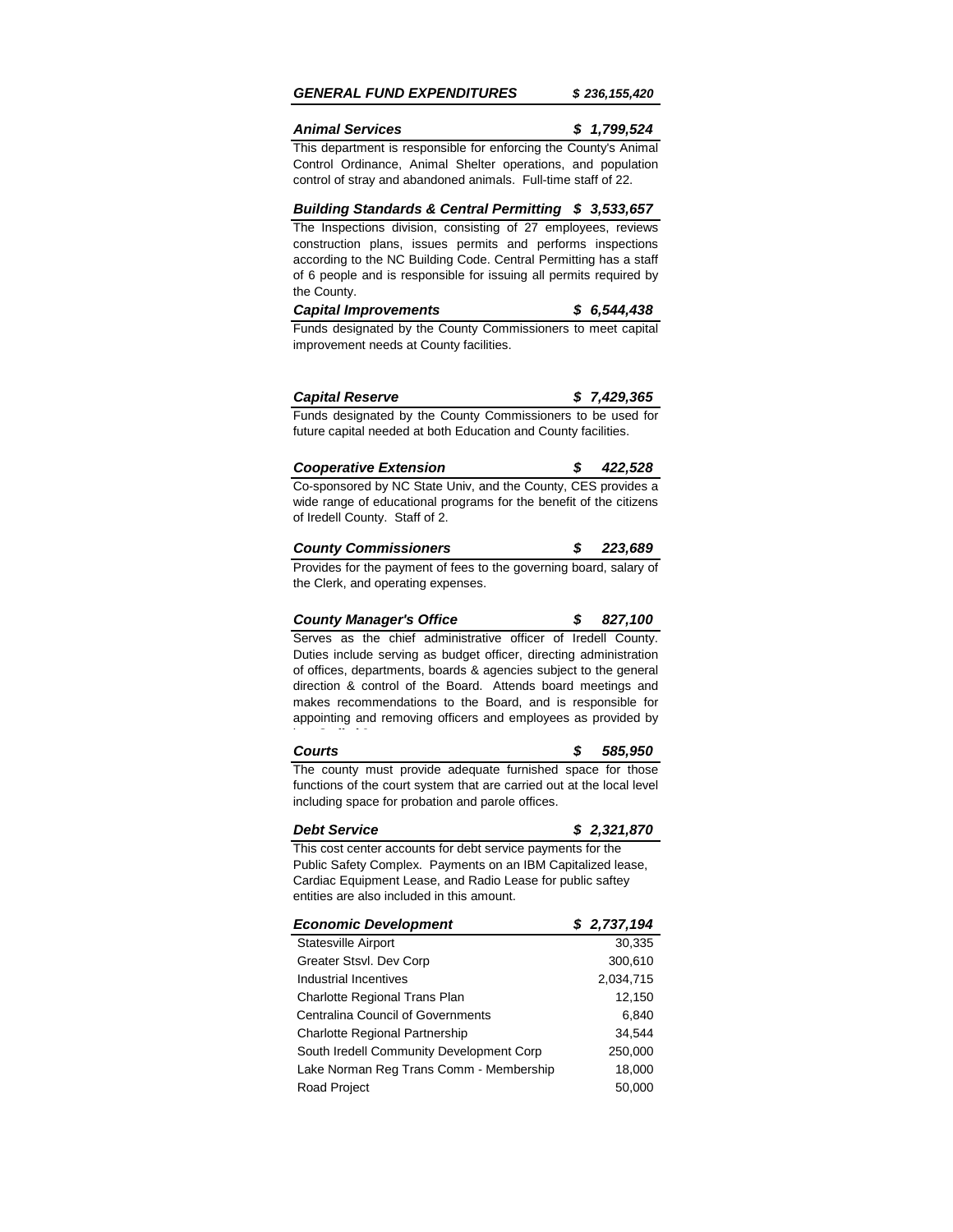| <b>Election</b> |  |
|-----------------|--|
|                 |  |
|                 |  |

Under the supervision of the State Board of Elections, responsible for voter registration, one-stop voting, and conducting elections. 4 full-time positions.

*Emergency Medical Services \$ 11,133,557* This department provides 24 hour-a-day paramedic level emergency service to all areas of the County. 107 full-time positions supplemented with part-time.

| <b>Emergency Management</b>                                           | \$522,965 |  |  |
|-----------------------------------------------------------------------|-----------|--|--|
| Responsible for fixed puclear facility training emergency response an |           |  |  |

Responsible for fixed nuclear facility training, emergency response and administration of Homeland Security Grants (if available). Staff of 3.

| <b>Emergency Communications</b> | \$3,701,846 |
|---------------------------------|-------------|
|                                 |             |

Responsible for communications for County emergency services, EMS, Sheriff, VFD's, & rescue squads. Also provides emergency management planning and monitoring. 47 full-time positions w/part-time as needed.

| <b>Facility Services</b> |  | \$3,977,244 |
|--------------------------|--|-------------|
|--------------------------|--|-------------|

This department provides ongoing building & grounds maintenance to more than 36 locations of county owned & occupied property. This staff assists other departments & agencies whenever needed. Full-time staff of 24.

| <b>Finance</b>                                                        |  | \$1,289,082 |
|-----------------------------------------------------------------------|--|-------------|
| Maintains accounting records, invests surplus funds, monitors annual  |  |             |
| budget, grant and risk management, and payroll processing. Purchasing |  |             |

budget, grant and risk management, and payroll processing. Purchasing function is in this dept, and all debt issuances are handled by Director. 12 full-time positions.

| <b>Fire Marshal</b>                                                          | 502.585 |
|------------------------------------------------------------------------------|---------|
| Fire Marshal and assistants organize County fire service including training. |         |
| suppression, prevention, education, and inspections. They work closely       |         |
| with VFD's to develop the best service for the County. 5 full-time           |         |
| employees.                                                                   |         |

| <b>General Governmental</b> | \$4,496,500 |
|-----------------------------|-------------|
|                             |             |

This is the cost center for expenses that are not specific to one particular department. \$250,000 is included as contingency for unexpected costs arising during the year.

#### *Health \$ 10,238,314* Divisions of this department (administration, development & promotion, environmental & preventive health) include programs such as maternal & child health, family planning, WIC, septic tank layout & inspection,

*Human Services Building \$ 162,100* immunization, etc. 109 full-time employees.

This is the cost center established for the operating costs of the building on Hwy. 21 North which houses Health and Partners Behavioral Healthcare.

*Human Resources \$ 785,816* The Personnel Director, assisted by 8 employees, is responsible for administering personnel policy, employee benefits and maintaining employee master files.

*Information Technology Services \$ 2,032,343* Support of mainframe computer, program development & system

implementation, establishes PC environments, & network systems analysis. Manages intra/internet. Full-time staff of 13.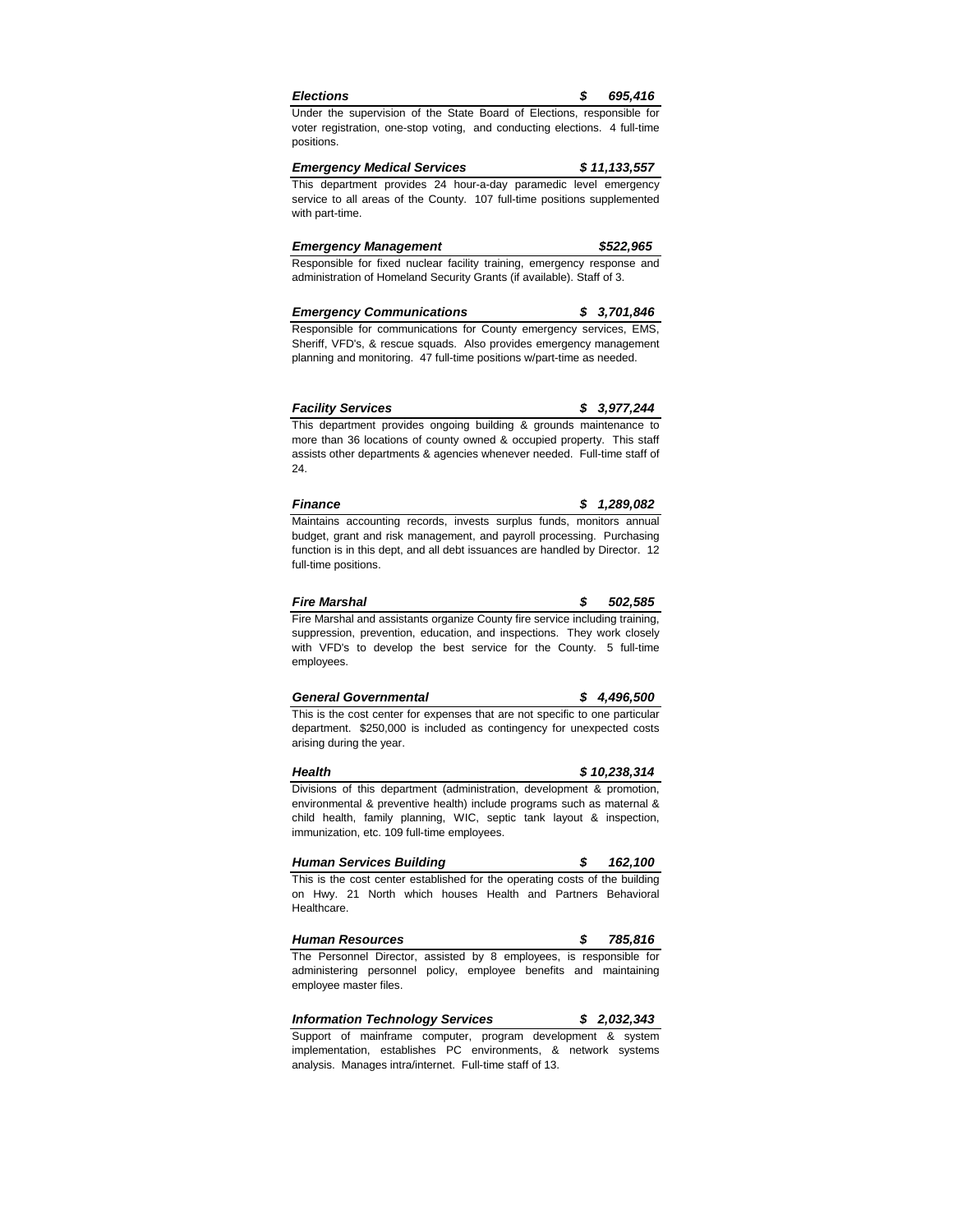| Legal | 421,000 |
|-------|---------|
|       |         |

This cost center appropriates for contracted legal counsel to the Board & all other departments except DSS.

*Library \$ 3,928,270* The local library operates the Main, Troutman and Harmony branch. \$1,449,545 for the Mooresville Public Library is included in this budget. Fulltime staff of 29.

| <b>Parks &amp; Recreation</b>                                                |  | \$1.537.627 |
|------------------------------------------------------------------------------|--|-------------|
| This department administers adult & youth athletic programs, summer          |  |             |
| camps, a ropes course, Stumpy Creek Park & other special projects. This      |  |             |
| department also includes a Recreation Center in Troutman. Full-time staff of |  |             |
| 16.                                                                          |  |             |

| <b>Partners Behavioral Health Care</b>               | 565,875 |
|------------------------------------------------------|---------|
| Annual appropriation to area mental health authority |         |

*Planning \$ 861,901* The Planning division administers the land development plan & zoning ordinance, identifies present & future needs, and sets objectives for physical & economic development. Planning has 10 staff members.

| <b>Register of Deeds</b>                                                | 746,744 |
|-------------------------------------------------------------------------|---------|
| The Register of Deeds is the major custodian of county records includin |         |

The Register of Deeds is the major custodian of county records including birth & death certificates, military discharges, deeds, and others. The position is elected and is assisted by 8 full-time employees & additional parttime help.

| <b>Rescue Squad Contracts</b> | \$<br>1,256,029 |
|-------------------------------|-----------------|
| <b>Operations</b>             |                 |
| Lake Norman                   | 34,365          |
| South Iredell                 | 14,739          |
| Mt. Mourne                    | 22,022          |
| Shepherds                     | 34,090          |
| <b>Iredell County</b>         | 648,953         |
| Mooresville                   | 103.712         |
| North Iredell                 | 266,002         |
| Troutman                      | 79,368          |
| <b>Apparatus</b>              | 35,000          |
| <b>Equipment</b>              | 15,000          |

*Schools \$ 101,131,156* This budget includes appropriations to the Iredell-Statesville Schools, the Mooresville Graded School District, & Mitchell Community College. (See additional information under **EDUCATION**)

| <b>Sheriff-Enforcement</b>                                                      |  |  |  | \$20.310.158 |  |
|---------------------------------------------------------------------------------|--|--|--|--------------|--|
| Investigates crime and arrests suspects. Deputies often intervene in            |  |  |  |              |  |
| domestic situations, subdue & transport the mentally ill, assist in emergencies |  |  |  |              |  |
| & serve civil process. 181 full-time positions                                  |  |  |  |              |  |

| <b>Sheriff-Jail</b>                                                           | \$11,456,681 |
|-------------------------------------------------------------------------------|--------------|
| Responsible for holding arrestees awaiting trial, or prisoners sentenced to 6 |              |

months or less. 112 full-time positions

*Social Services \$ 22,575,633* Public assistance, services, & child support enforcement are the three main programs administered by DSS. Federal & state grants fund the majority of this budget, with \$10,159,528 provided in County funding. Direct payments will be made to or on behalf of individuals in excess of \$212,747,445. There

are 253 budgeted positions in this department.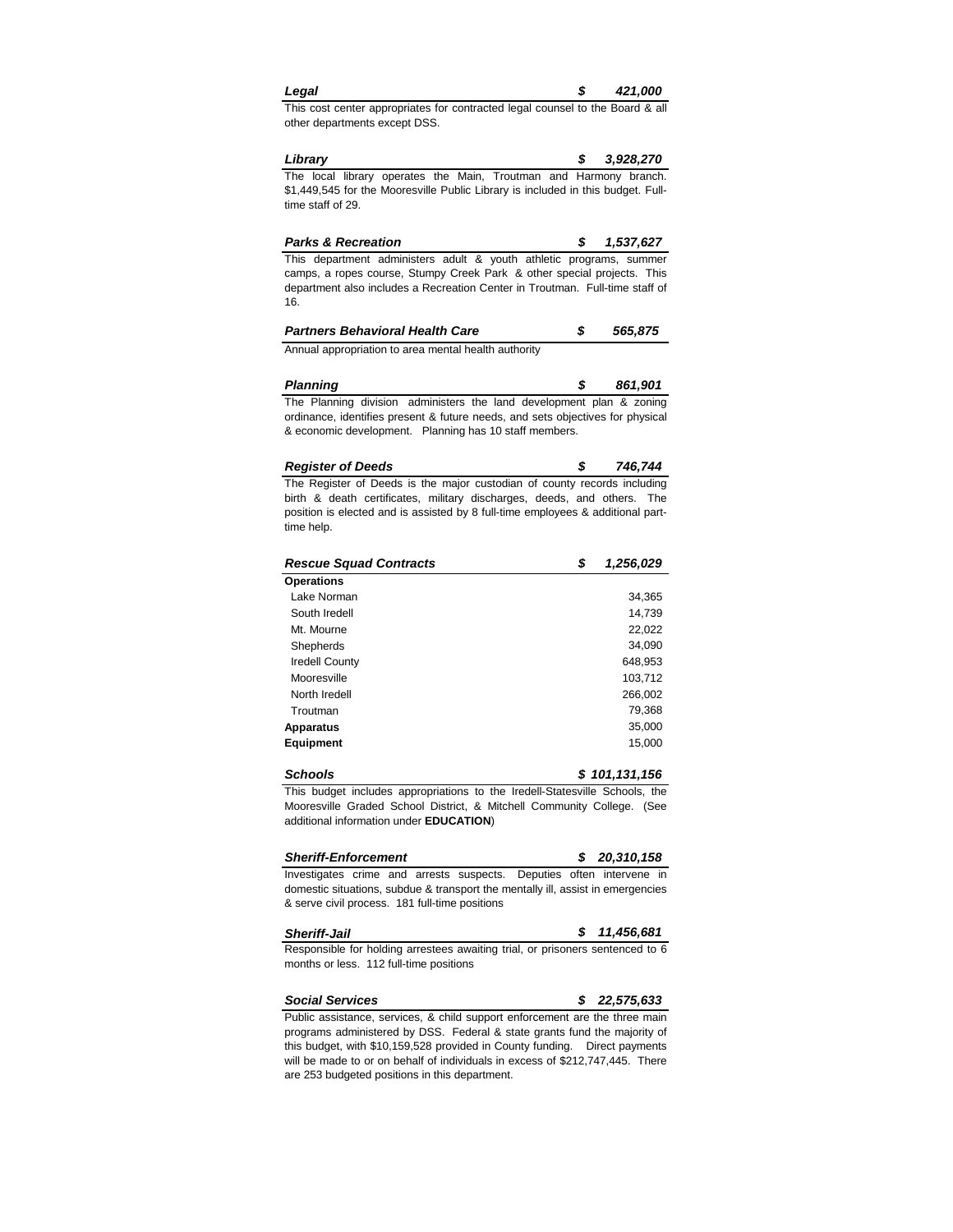| <b>Special Appropriations</b>               | \$<br>758,466 |
|---------------------------------------------|---------------|
| 5th Street Ministries                       | 25,000        |
| Beaver Management                           | 6,000         |
| Centralina COG                              | 64,665        |
| Civil Air Patrol                            | 2,500         |
| Council on Aging                            | 63,250        |
| Domiciliary Board Expenses                  | 400           |
| Drug Abuse Coalition of Iredell             | 40,000        |
| <b>Forestry Service</b>                     | 75,108        |
| Fort Dobbs Alliance                         | 15,000        |
| <b>ICATS</b>                                | 150,000       |
| Institute of Government                     | 24,615        |
| <b>Iredell Museum</b>                       | 10,000        |
| Iredell Soil & Water                        | 164,818       |
| Lake Norman Marine Commission               | 35,000        |
| Mooresville South Iredell Health Assist     | 18,000        |
| <b>NCACC</b>                                | 16,400        |
| <b>NACO</b>                                 | 2,600         |
| Nursing Home Residents                      | 2,000         |
| Pharos Parenting (Formerly SCAN of Iredell) | 15,000        |
| <b>Third Creek Watershed</b>                | 28,110        |
|                                             |               |

| <b>Tax Admin &amp; Land Records</b> |  | 3,605,014 |
|-------------------------------------|--|-----------|
|-------------------------------------|--|-----------|

This includes the operations of the Tax Assessor, Tax Collector, Reappraisal and Mapping divisions. 38 employees in the department.

# *Tax Collector - Included above*

The tax collector, appointed by the Board, is charged with collecting all ad valorem taxes, Schedule B, and Beer & Wine permit fees, and all other collections as determined by the Board.

| <b>Transfer to Other Funds</b> |  | 389,603 |
|--------------------------------|--|---------|
|--------------------------------|--|---------|

This represents an appropriation for a transfer to the JCPC Special Revenue Fund of \$24,500, a transfer to the County-wide Fire Service Fund of \$195,103 and a transfer to facility improvement fund of \$170,000.

| <b>Vehicle Services</b>                                                 | 438,995 |
|-------------------------------------------------------------------------|---------|
| The Vehicle Services Supervisor, 1 office assistant and 4 mechanics are |         |

responsible for maintaining and repairing an on-road fleet of more than 500 vehicles.

| <b>Veterans Service</b>                                                          | 209.185 |
|----------------------------------------------------------------------------------|---------|
| Assists veterans & their farmilies with obtaining financial aid, medical care, & |         |
| other benefits provided by the Federal Gov. 3 full-time employees.               |         |

*Total General Fund \$ 236,155,420*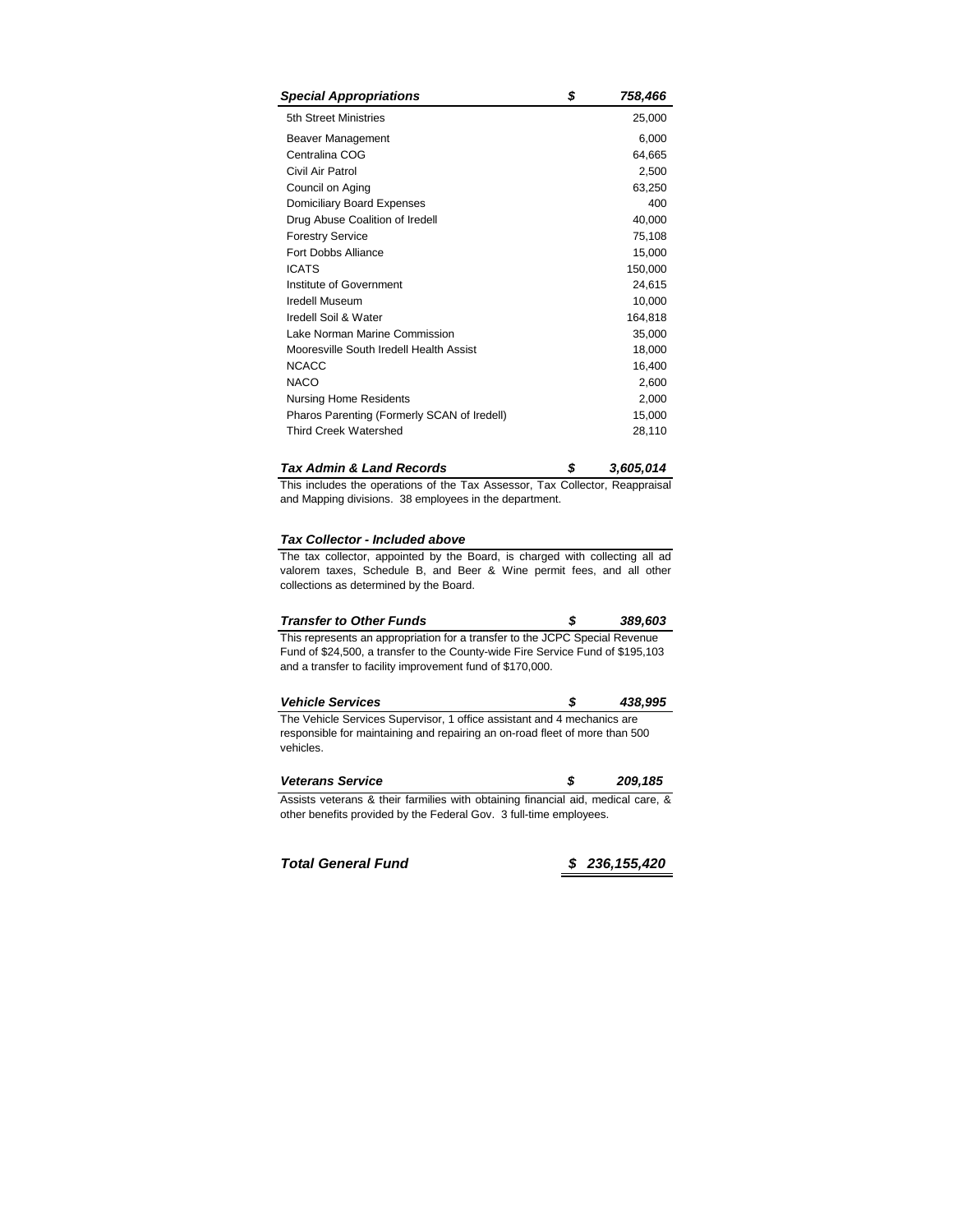## **DEBT SERVICE**

The General Fund department includes debt service for the Public Safety Complex on Bristol Drive, vehicle financing, an IBM lease for a the SAN, a lease for cardiac equipment at the Iredell County Recreation Center, and a lease for radios for public safety entities.

The amount necessary to pay one year's debt service on the 2018 GO Bonds, 2016 LOB, 2016 GO Bonds, 2015 LOB, 2015A Taxable GO, 2015B Refunded GO Bonds, 2015C GO Bonds, 2014 USDA REDLG loan, and the 2013 Refunded COPS is included in the General Fund department, **SCHOOLS**. All debt service associated with the Solid Waste Facility is funded through the enterprise fund.

Revenues of the Solid Waste Enterprise Fund are obligated for the payment of debt issued by the Fund. Ad valorem taxes are not pledged to retire these debts.

**See 2021-2022 Debt Service Payments on the next page**

**DEBT SERVICE**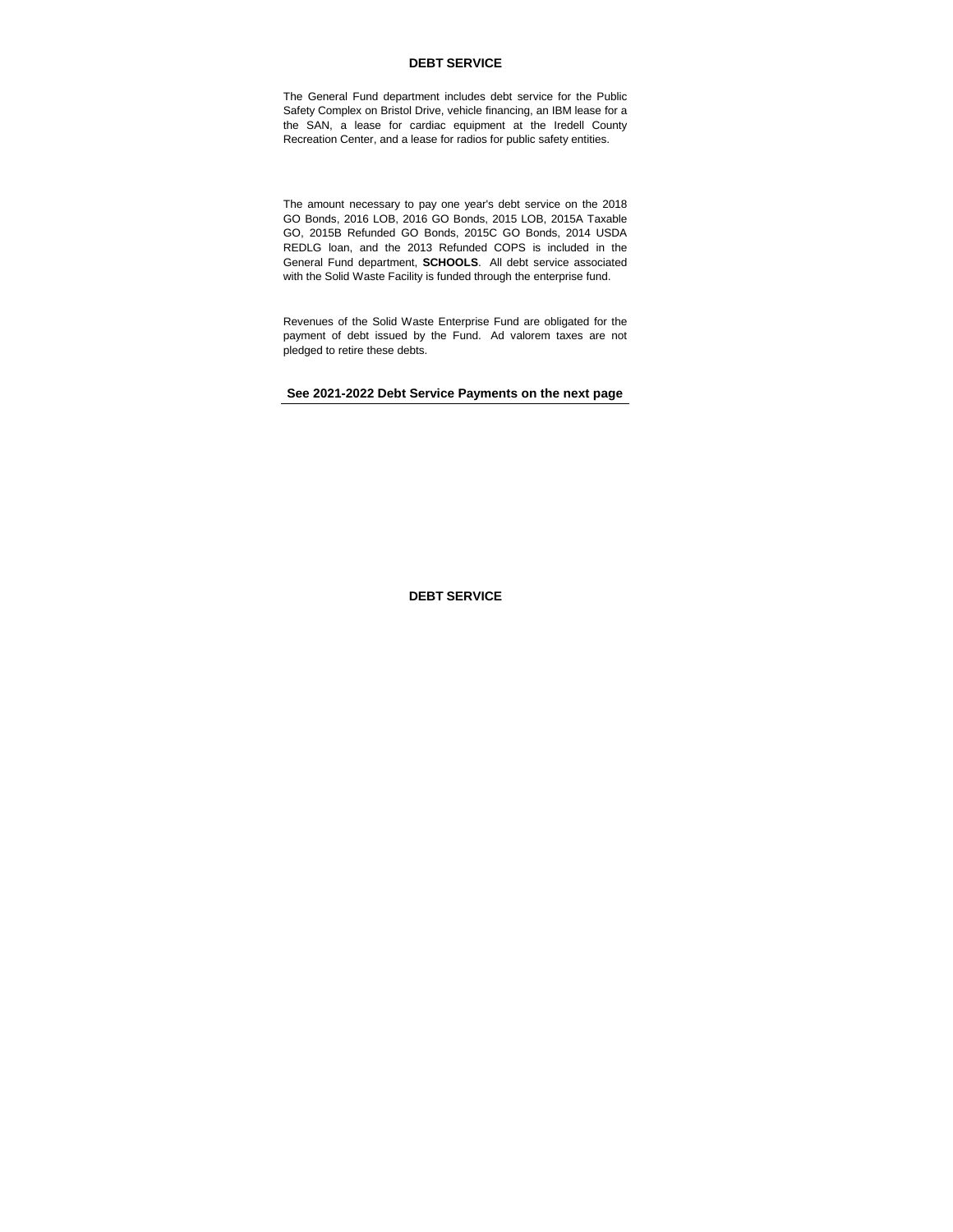| 2021-2022 Debt Service Payments |    |    |            |                 |
|---------------------------------|----|----|------------|-----------------|
| Fund/Dept.                      |    |    | Principal  | <b>Interest</b> |
| General-Debt Service            |    |    |            |                 |
| <b>Public Safety Com</b>        |    | \$ | 1,100,000  | \$<br>146,575   |
| Vehicle Financing               |    |    | 410,000    | 25,922          |
| <b>Technology Project</b>       |    |    | 176,878    | 4,339           |
| Cardiac Equipment               |    |    | 22,568     | 469             |
| Radio Equipment                 |    |    | 386,380    | 47,989          |
| General - Schools               |    |    |            |                 |
| Lake Norman High, etc.          |    |    |            |                 |
| General - Schools               |    |    |            |                 |
| 2003 Cops                       |    |    | 1,700,000  | 87,330          |
| General - Schools               |    |    |            |                 |
| 2015 LOB Refund                 | R2 |    | 2,025,000  | 599,250         |
| General - MCC                   |    |    |            |                 |
| 2008 G.O. Bonds                 |    |    | 250,000    | 100,000         |
| General - Schools               |    |    |            |                 |
| 2009 BAB                        |    |    |            |                 |
| General - Schools               |    |    |            |                 |
| <b>USDA REDLG</b>               |    |    | 130,000    |                 |
| General - Schools               |    |    |            |                 |
| 2015C GO Bond                   |    |    | 1,840,000  | 933,600         |
| General-Schools                 |    |    |            |                 |
| 2015B Refunding                 |    |    | 2,785,000  | 423,850         |
| General - Schools               |    |    |            |                 |
| 2015A Taxable GO                |    |    | 668,421    | 482,295         |
| General-Schools                 |    |    |            |                 |
| 2016 GO Bonds                   |    |    | 880,000    | 461,000         |
| General - Schools               |    |    |            |                 |
| 2016 LOB                        |    |    | 5,491,200  | 1,746,960       |
| General - MCC                   |    |    |            |                 |
| 2018 Go Bonds                   |    |    | 575,000    | 376,825         |
| General - Schools               |    |    |            |                 |
| 2018 Go Bonds                   |    |    | 2,200,000  | 1,605,288       |
| General - Schools               |    |    |            |                 |
| 2021 Go Bonds                   |    |    |            | 637,685         |
| General - Schools               |    |    |            |                 |
| 2021 Installment                |    |    | 1,310,000  | 55,193          |
| Solid Waste Enterprise          |    |    |            |                 |
| 2016 LOB                        |    |    | 228,800    | 72,790          |
| Total                           |    | \$ | 22,179,247 | \$<br>7,807,360 |

### **Total Debt Service Per Capita = \$164**

| Fund/Dept.                    |                | Balance @<br>6/30/2021 |
|-------------------------------|----------------|------------------------|
| <b>General-Debt Service</b>   |                |                        |
| <b>Public Safety Comple</b>   |                | \$<br>7,700,000        |
| <b>Technology Project</b>     |                | 236,928                |
| Vehicles                      |                | 1,025,000              |
| Rec Center Equipment          |                | 22,567                 |
| Radio Equipment               |                | 1,615,749              |
| General-Schools               |                |                        |
| 2003 COPs                     | R <sub>1</sub> | 4,950,000              |
| 2015 LOB Refunding            | R <sub>2</sub> | 11,985,000             |
| USDA REDLG                    |                | 390,000                |
| 2015B Refunding               | R <sub>2</sub> | 12,605,000             |
| 2008 G.O. Bonds               |                | 2,050,000              |
| 2015A Taxable GO              |                | 9,357,895              |
| 2015C GO Bonds                |                | 27,600,000             |
| 2016 GO Bonds                 |                | 14,085,000             |
| 2016 LOB                      |                | 37,684,800             |
| 2018 GO Bonds                 |                | 49,315,000             |
| <b>Solid Waste Enterprise</b> |                |                        |
| 2008 COPs                     |                | 1,570,200              |
| Total                         |                | 182,193,139            |

**R1 = Refunded (refinanced) in 2013-2014 R2 = Refunded (refinanced) in 2014-2015 Total Debt per Capita = \$994**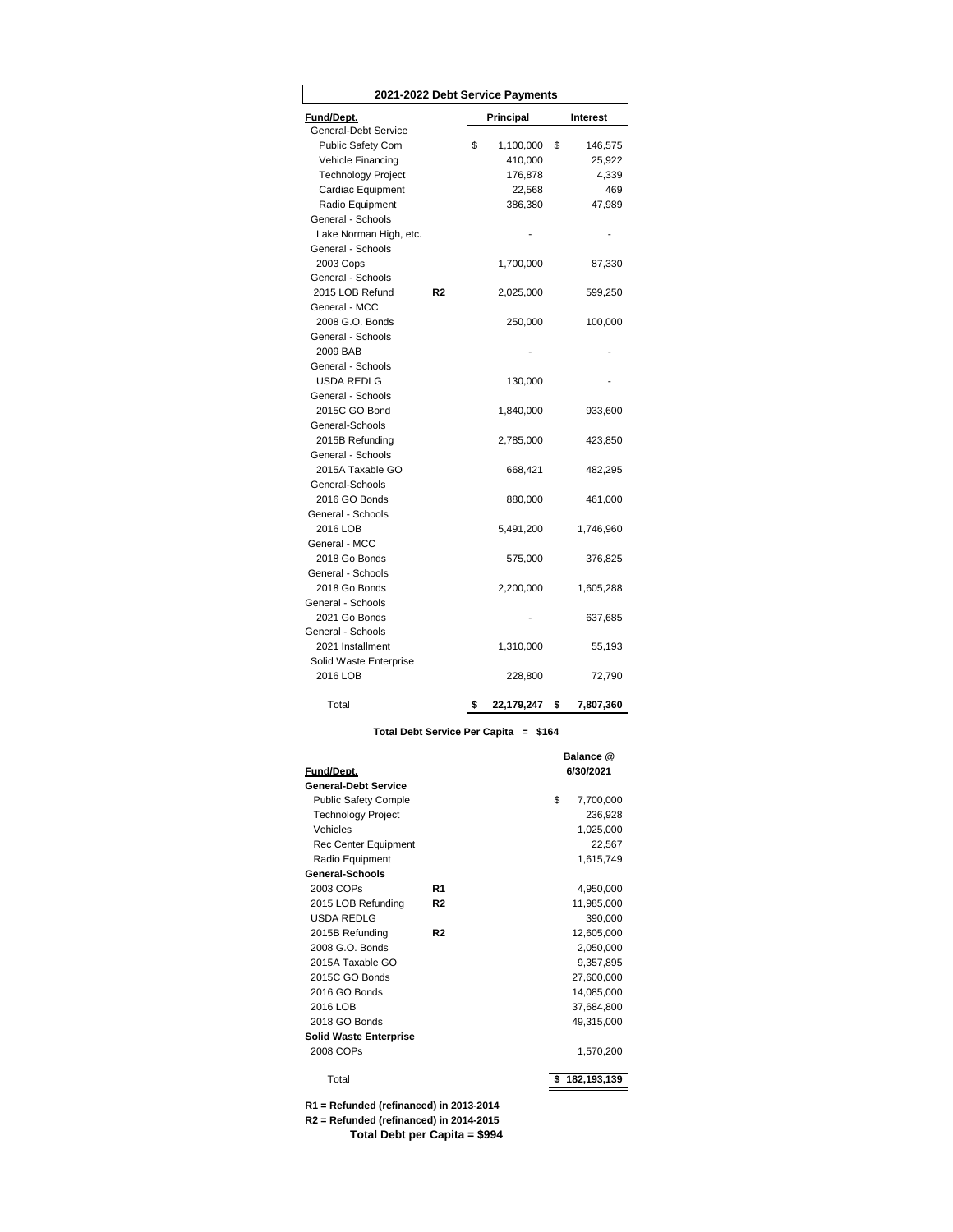## **EDUCATION**

### **Total Educational Funding \$101,131,156**

The major area of expenditure of county funds is in the area of public education. The State assumes primary responsibility for providing funds to meet minimum salary schedules for the employees who operate & teach in the public school systems. The County is responsible for building and maintaining school buildings

### **Public Schools**

There are two school administrative units in the county responsible for the education of students in Grades K-12, and for the construction & maintenance of buildings within their geographic areas, as follows:

| <b>Administrative Unit</b>  | <b>Number</b><br>of Students |
|-----------------------------|------------------------------|
| Iredell-Statesville Schools | 22.744                       |
| Mooresville Graded Schools  | 6.610                        |
| Total                       | 29.354                       |

Appropriations are made in three areas: (1) **Current Expense,** providing for daily operations; (2) **Capital Outlay,**  which deals with construction of new buildings, additions to old buildings, and purchases of land and equipment; and (3) **School Safety and Security**, providing for capital equipment for safety & security initatives

## **CURRENT EXPENSE = \$1,967 per student**

### **EDUCATION**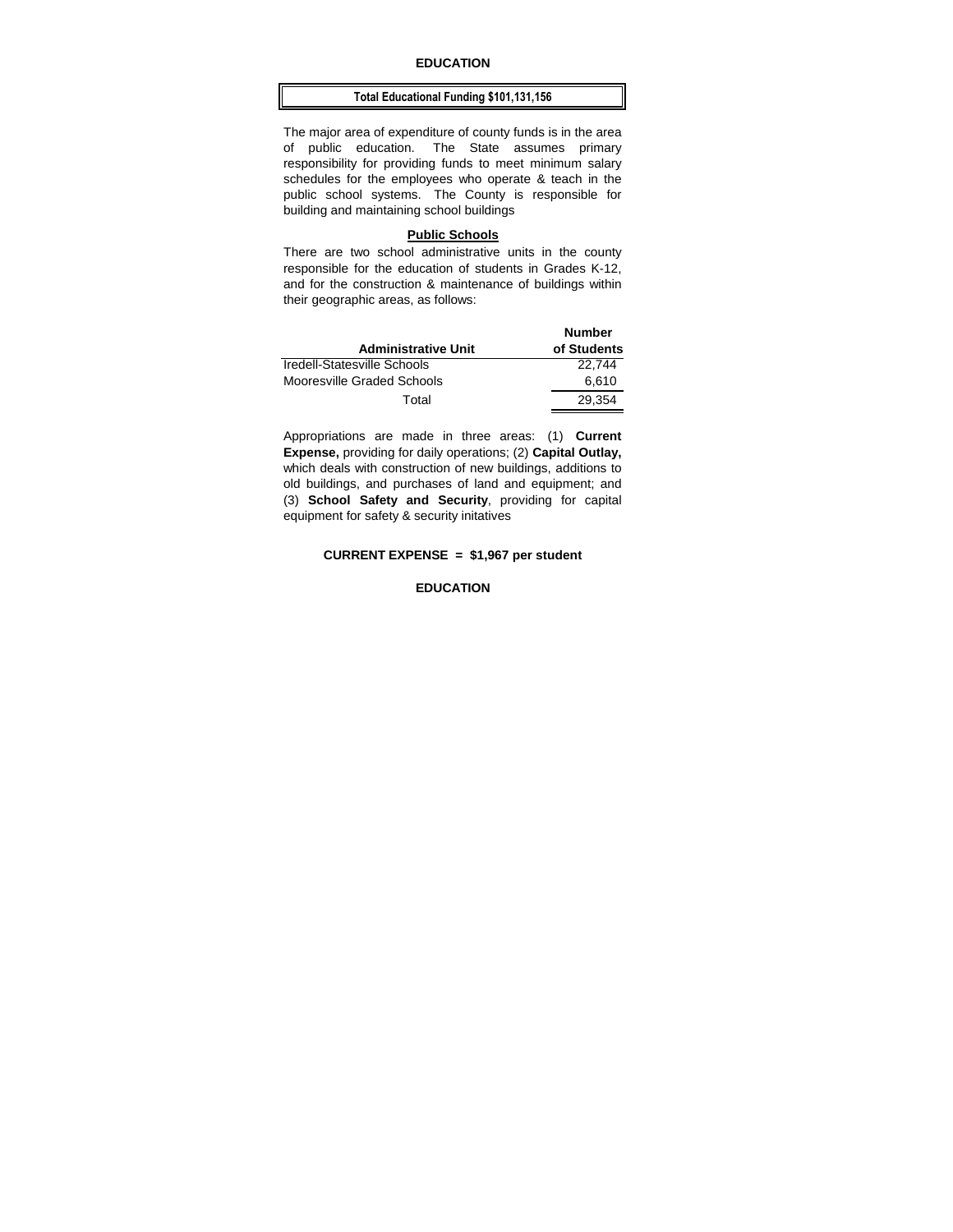### **2021-2022**

**Public Schools**

|                            | נוטטווט שטוועט |                |              |
|----------------------------|----------------|----------------|--------------|
|                            |                | Current        | Capital      |
| <b>Administrative Unit</b> |                | <b>Expense</b> | Outlay       |
|                            |                |                |              |
| Iredell-Statesville        | \$             | 44,737,448     | \$7,966,441  |
| Mooresville Schools        |                | 13,001,870     | 2,317,349    |
| Totals                     |                | 57,739,318     | \$10,283,790 |
|                            |                |                |              |
|                            |                |                | Debt         |
| <b>Administrative Unit</b> |                |                | Payments     |
|                            |                |                |              |

| Auninistrative Unit             | ı ayıncın ə  |
|---------------------------------|--------------|
| Ired-Stat 2013 Refunding        | 1,179,638    |
| Ired-Stat 2014 REDLG pmt        | 130,000      |
| Ired-Stat 2015 GO Refunding pmt | 2,715,400    |
| Ired-Stat 2015 GO pmt           | 1,150,716    |
| Ired-Stat 2015 LOB pmt          | 2,149,786    |
| Ired-Stat 2016 GO pmt           | 1,341,000    |
| Ired-Stat 2016 LOB pmt          | 5,428,620    |
| Ired-Stat 2018 GO pmt           | 3,805,288    |
| Ired-Stat Financing Fees        | 30,000       |
| Mooresville 2013 Refunding      | 607,692      |
| Mooresville 2015 GO Refunding   | 454,768      |
| Mooresville 2015 LOB            | 474,464      |
| Mooresville 2015C GO Bonds      | 2,773,600    |
| Mooresville 2016 LOB pmt        | 1,809,540    |
| Mooresville 2021 GO pmt         | 637,685      |
| Mooresville Financing Fees      | 12,000       |
| Totals                          | \$24,700,197 |

Capital outlay is funded with restricted sales tax. Debt Service is funded with ad valorem taxes and the QSCB Interest Rebate. **Sources of Capital Outlay &** 

|                      | Sources of Capital Outlay &<br><b>Debt Service Funding</b> |   |                    |
|----------------------|------------------------------------------------------------|---|--------------------|
|                      | Iredell/<br><b>Statesville</b>                             |   | <b>Mooresville</b> |
| Ad Valorem Tax       | 17.491.914 \$ 6.774.749                                    |   |                    |
| Sales Tax            | 7.956.441                                                  |   | 2.312.349          |
| <b>QSCB Interest</b> | 448.534                                                    |   |                    |
|                      | 25.896.889                                                 | S | 9,087,098          |

### **Public School Building Capital Funds And Lottery Proceeds**

State funding from the Public School Building Capital Fund and Lottery Proceeds passes through the County to the school systems and is included in the data on the prior page. As projects are adopted by the school systems, the pass-through grant will be recognized.

 Iredell-Statesville Mooresville Graded

## **Mitchell Community College**

As part of the State community college system, Mitchell receives the majority of its funding from the state. County appropriations to the college are as follows:

| <b>Current Expense</b> | \$4.194.414 |
|------------------------|-------------|
| Capital Outlay         | 1.804.170   |
| G.O. - 2008 P&I        | 350.000     |
| 2015B GO Refunding     | 38.682      |
| 2018B GO Bond          | 951,825     |
|                        | \$7,339,091 |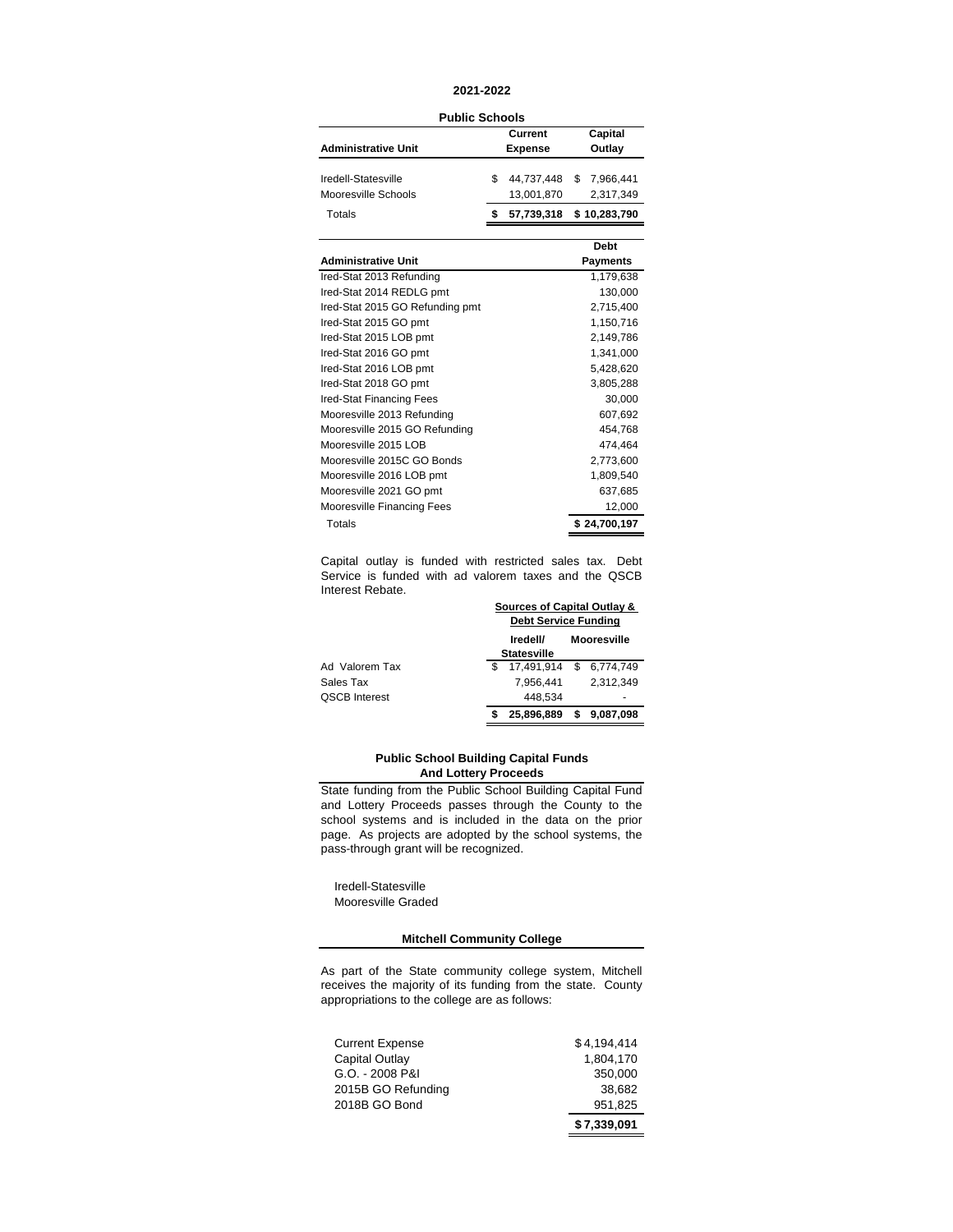## **School Safety and Security**

A new School Safety and Security budget was created to address the safety and security needs within the two school systems as well as the community college. This budget will begin to fund public school safety related needs including school resource officers, door locks, camera systems, and communications equipment.

| Iredell-Statesville               | 516,415   |
|-----------------------------------|-----------|
| Mooresville Graded                | 236,068   |
| <b>Mitchell Community College</b> | 316.277   |
|                                   | 1,068,760 |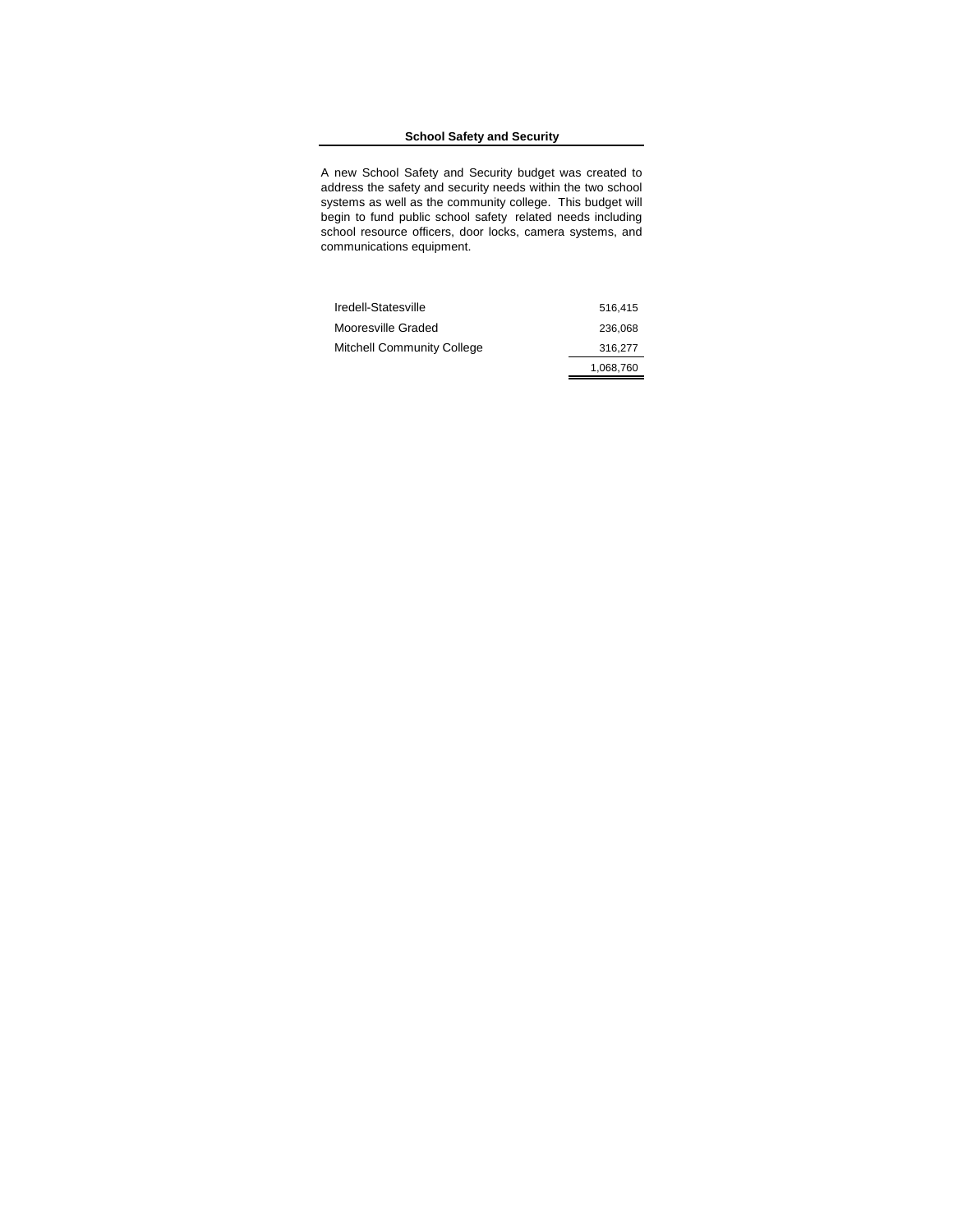# **911 Emergency Telephone Services**

Effective January 1, 2008, all revenues of the 911 Emergency Telephone Services Fund are provided by allocations of service fees from the NC 911 Fund.

The estimated revenues and expenditures for fiscal year 2021- 2022 are expected to be \$438,753.

# **911 EMERGENCY TELEPHONE SERVICES**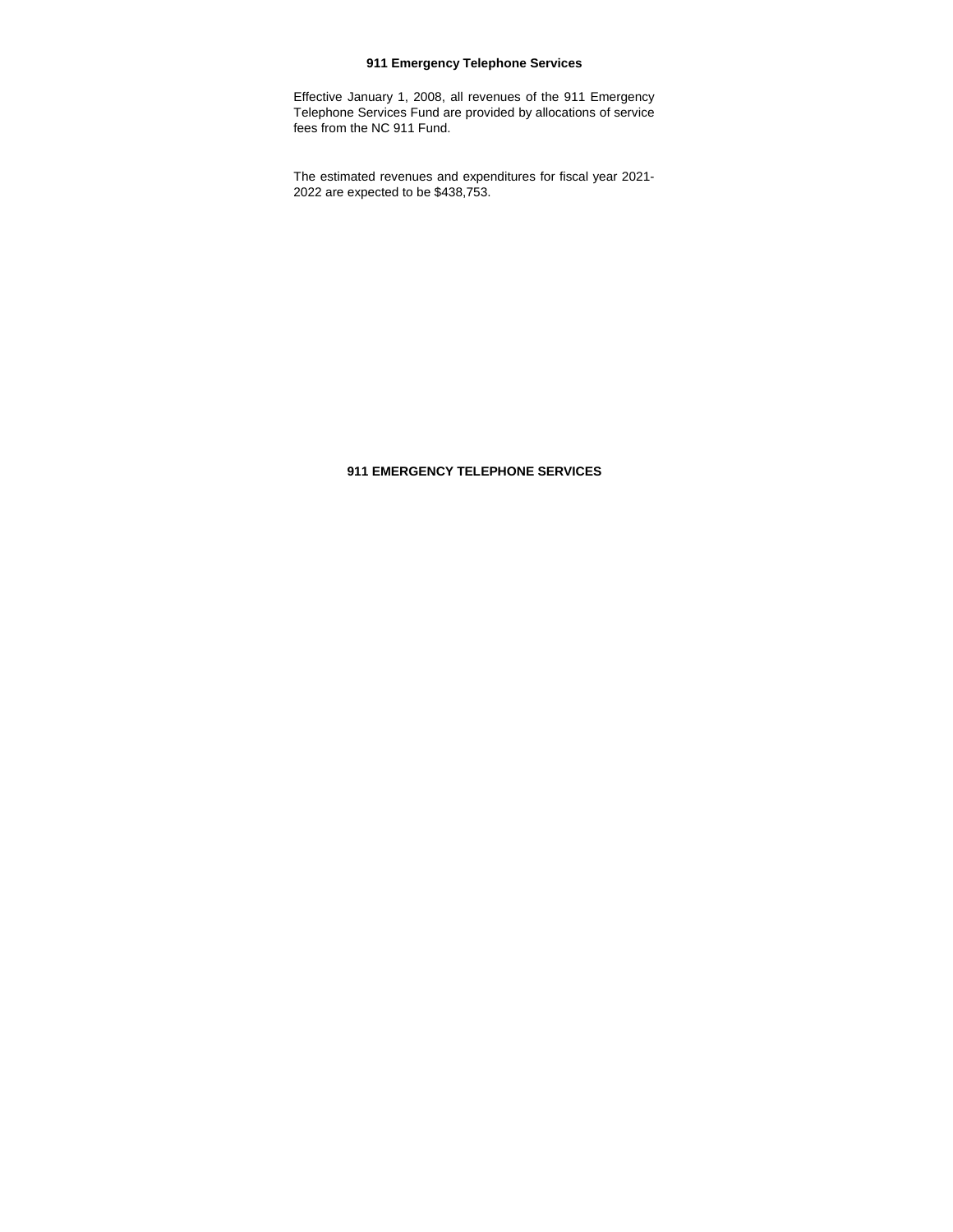The tax rates for the fire districts are as follows:

| 9.00¢ per \$100   |
|-------------------|
| 0.00¢ per \$100   |
| 0.00¢ per \$100   |
| 0.00¢ per \$100   |
| $0.00¢$ per \$100 |
| 0.00¢ per \$100   |
|                   |

The property valuation of the All-County Fire District is as follows:

| All-County district |  | 15,815,745,000 |
|---------------------|--|----------------|
|---------------------|--|----------------|

2021-2022 appropriations to the districts:

| All-County district      | S  | 14,047,180 |
|--------------------------|----|------------|
| County-wide district     | \$ | 195,105    |
| E. Alexander district    | S  | 100        |
| Mt. Mourne district      | S  | 550        |
| Shepherds district       | S  | 1.000      |
| <b>Troutman district</b> | S  | 1.000      |
|                          |    |            |

# **FIRE DISTRICT FUNDS**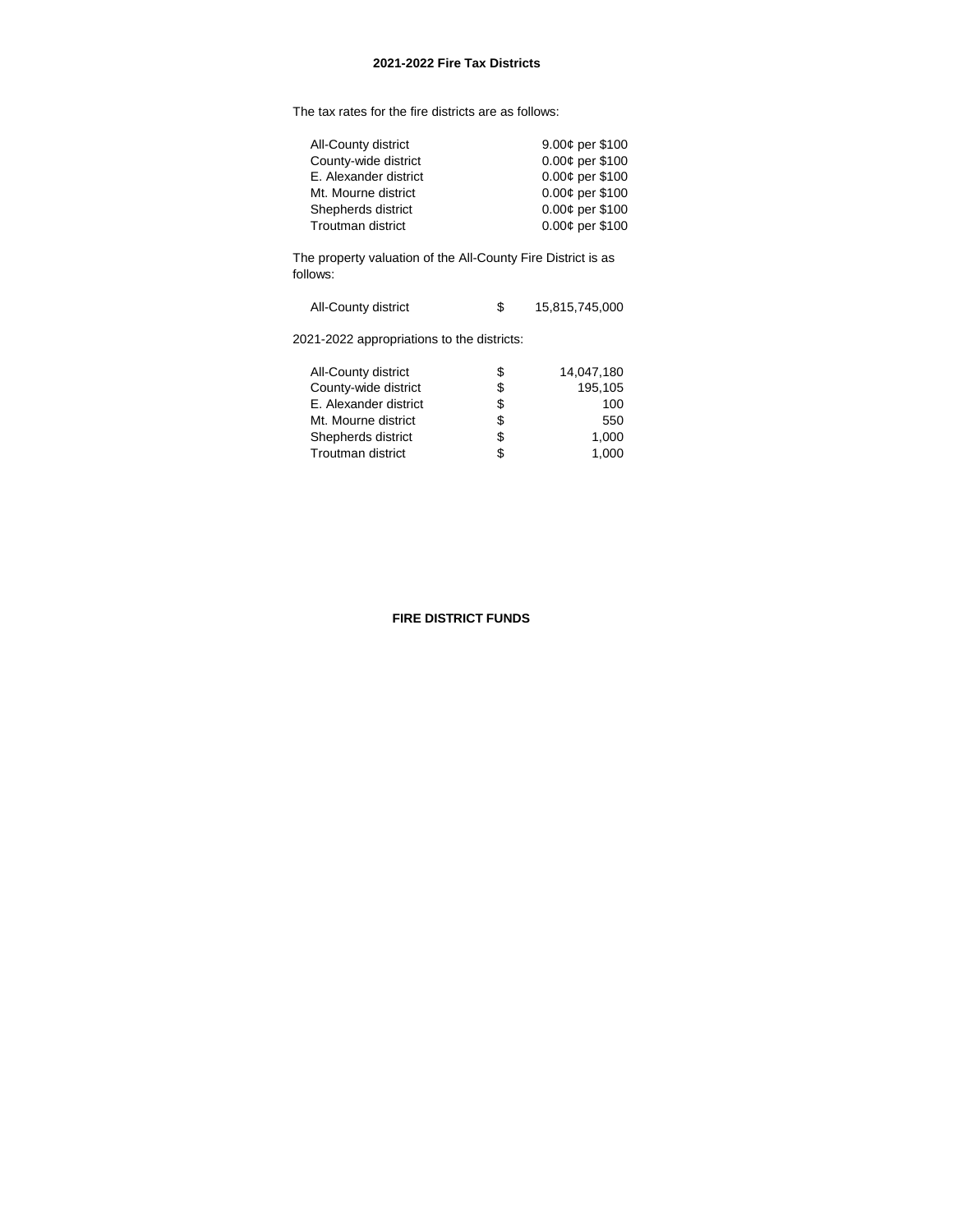# **Transportation**

This fund was established as of July 1, 2003, to account for the grants and other special revenue received for the operation of Iredell County Area Transit System - ICATS. The amounts budgeted for revenues and expenditures for fiscal year 2021-2022 are as follows:

| Revenue                                     |             |  |  |  |
|---------------------------------------------|-------------|--|--|--|
| <b>Rural Operating Assistance Grants</b>    | \$          |  |  |  |
| <b>NCDOT Community Transportation Grant</b> | 759,792     |  |  |  |
| Elderly Disabled Grant - Urban 5310         | 150,000     |  |  |  |
| FTA Elderly Disabled Grant - Rural 5310     |             |  |  |  |
| Elderly Disabled Grant - Capital 5310       |             |  |  |  |
| Other Grants                                | 516,000     |  |  |  |
| <b>Transportation Fees</b>                  | 1,409,500   |  |  |  |
| Urban 5307 Funds                            | 350,000     |  |  |  |
| <b>JARC Grant</b>                           |             |  |  |  |
| <b>Other Passenger Fares</b>                | 45,000      |  |  |  |
| Vehicle Advertisements                      | 25,000      |  |  |  |
| Sale of county property                     | 25,000      |  |  |  |
| <b>Investment Earnings</b>                  | 5,000       |  |  |  |
| <b>VS Labor Credits</b>                     | 15,000      |  |  |  |
| Insurance Claim Proceeds                    |             |  |  |  |
|                                             | \$3,300,292 |  |  |  |
|                                             |             |  |  |  |
| <b>Expenditures</b>                         |             |  |  |  |
| Salaries & Benefits                         | \$2,100,446 |  |  |  |
| <b>Operating Costs</b>                      | 635,506     |  |  |  |
| Capital Outlay                              | 501,597     |  |  |  |
| Fund Balance Budgeted Increase              | 62,743      |  |  |  |
| <b>Indirect Costs</b>                       |             |  |  |  |
|                                             | \$3,300,292 |  |  |  |

**ICATS**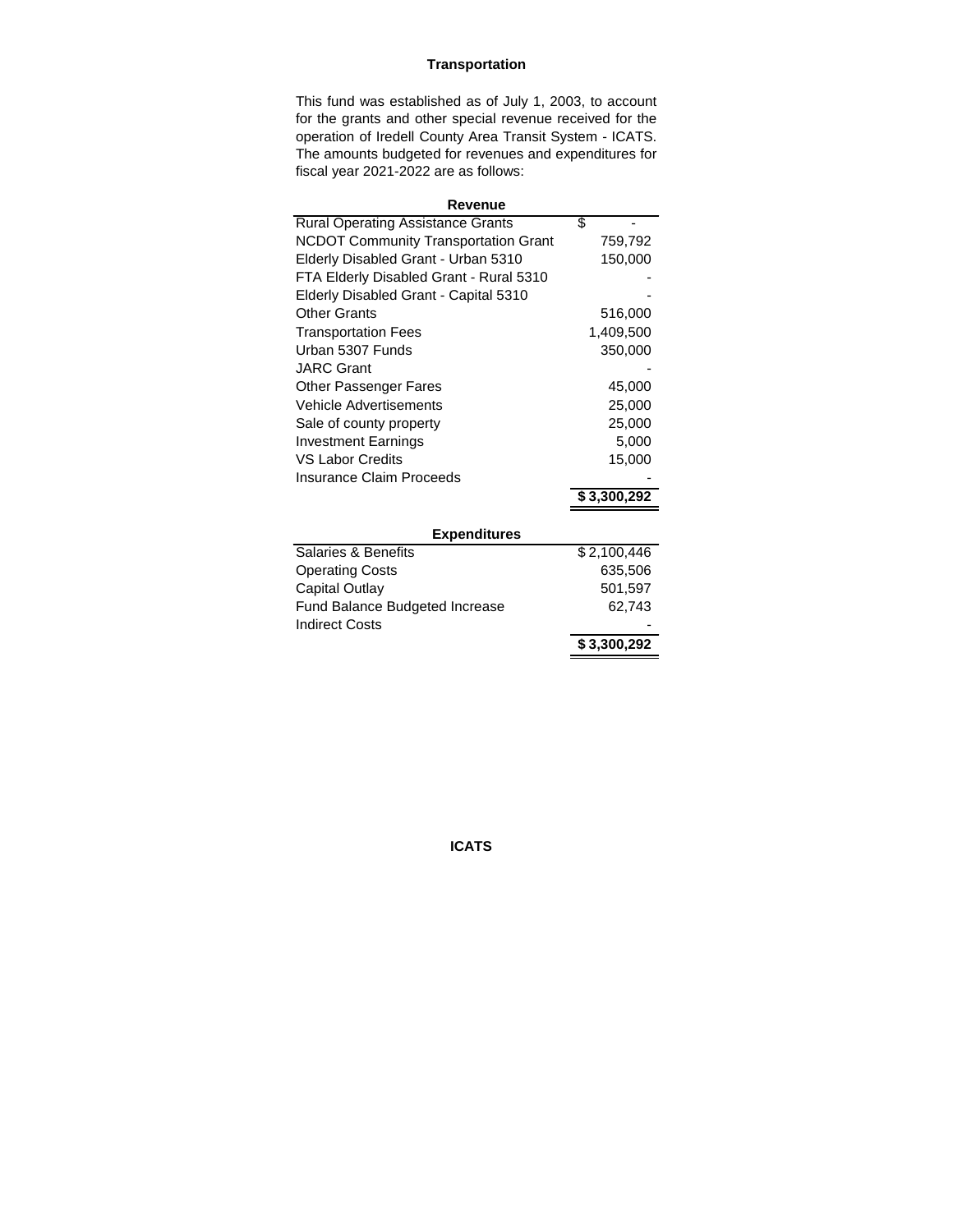# **Solid Waste Disposal Enterprise Fund**

| The following rate schedule is effective July 1, 2021 |      |                                                                 |
|-------------------------------------------------------|------|-----------------------------------------------------------------|
| Animals                                               |      | $$110$ per Ton                                                  |
| Approved Area Fill                                    |      | \$25 per Ton                                                    |
| Asbestos - Friable                                    |      | $$110$ per Ton                                                  |
| Asbestos - Non-Friable                                |      | \$38 per Ton                                                    |
| Brush $<$ 4 inch diameter                             |      | \$0 no charge                                                   |
| Brush 4 to 8 inch diameter                            |      | \$20 no charge                                                  |
| Brush $> 8$ inch diameter                             |      | \$40 per Ton                                                    |
| Commercial                                            |      | \$38 per Ton                                                    |
| Compost/Mulch                                         |      | \$5 per loader bucket for all qtys in excess of one pickup load |
| Demolition                                            |      | \$38 per Ton                                                    |
| Electronics - CRT/Televisions                         |      | $$10$ each                                                      |
| <b>Household Availability Fee</b>                     |      | \$56 per Year                                                   |
| HH fee with exemption                                 |      | \$28 per Year                                                   |
| Pallets                                               |      | \$38 per Ton                                                    |
| Pickup loads at T/S (1/2)                             | \$8  |                                                                 |
| Pickup loads at T/S (full)                            | \$16 |                                                                 |
| Shingles (recycled)                                   |      | \$15 per Ton                                                    |
| Solid Waste Tax                                       |      | \$2 per Ton landfilled                                          |
| Special Handling (1 time)                             | \$38 |                                                                 |
| Tires - Off Rim                                       |      | $$125$ per Ton                                                  |
| Tires - On Rim                                        |      | $$200$ per Ton                                                  |
| Tires - Lg Equipment                                  |      | $$300$ per Ton                                                  |
| Tires from Household                                  |      | \$5 per Passenger Tire                                          |
| *(no charge for 1st 5 tires)                          |      | \$10 per Large Tractor Tire                                     |
| <b>Transportation Fee</b>                             |      | \$10 per Ton - Mooresville chargeable                           |
|                                                       |      |                                                                 |

The following revenues are estimated for the operation of the Solid Waste Disposal Facility for FY 2021-2022.

| Tipping fees                        | \$ | 5.432.823  |
|-------------------------------------|----|------------|
| <b>Household Disposal</b>           |    | 4,475,240  |
| Recycling & White Goods             |    | 44,900     |
| State Grants & Other Reimbursements |    | 365,840    |
| <b>Investment Earnings</b>          |    | 15,000     |
| <b>Transportation Fees</b>          |    | 209,044    |
| Methane Gas Rights                  |    | 270,000    |
| <b>Other Revenues</b>               |    | 279,600    |
| <b>Appropriated Fund Balance</b>    |    | 2,146,278  |
|                                     | S  | 13.238.725 |

Expenditures of the Solid Waste Fund for 2021-2022 are as follows:

|                                                | S  | 13,238,725 |
|------------------------------------------------|----|------------|
| Increase to Fund Balance                       |    | 157,027    |
| <b>Transfer to Solid Waste Capital Project</b> |    |            |
| Transfer to other funds                        |    | 260,319    |
| Capital Outlay                                 |    | 4,506,120  |
| Lined Landfill Closure Escrow                  |    | 689,034    |
| Debt Service                                   |    | 301,590    |
| <b>Administration &amp; Operations</b>         | \$ | 7,324,635  |

## **SOLID WASTE ENTERPRISE FUND**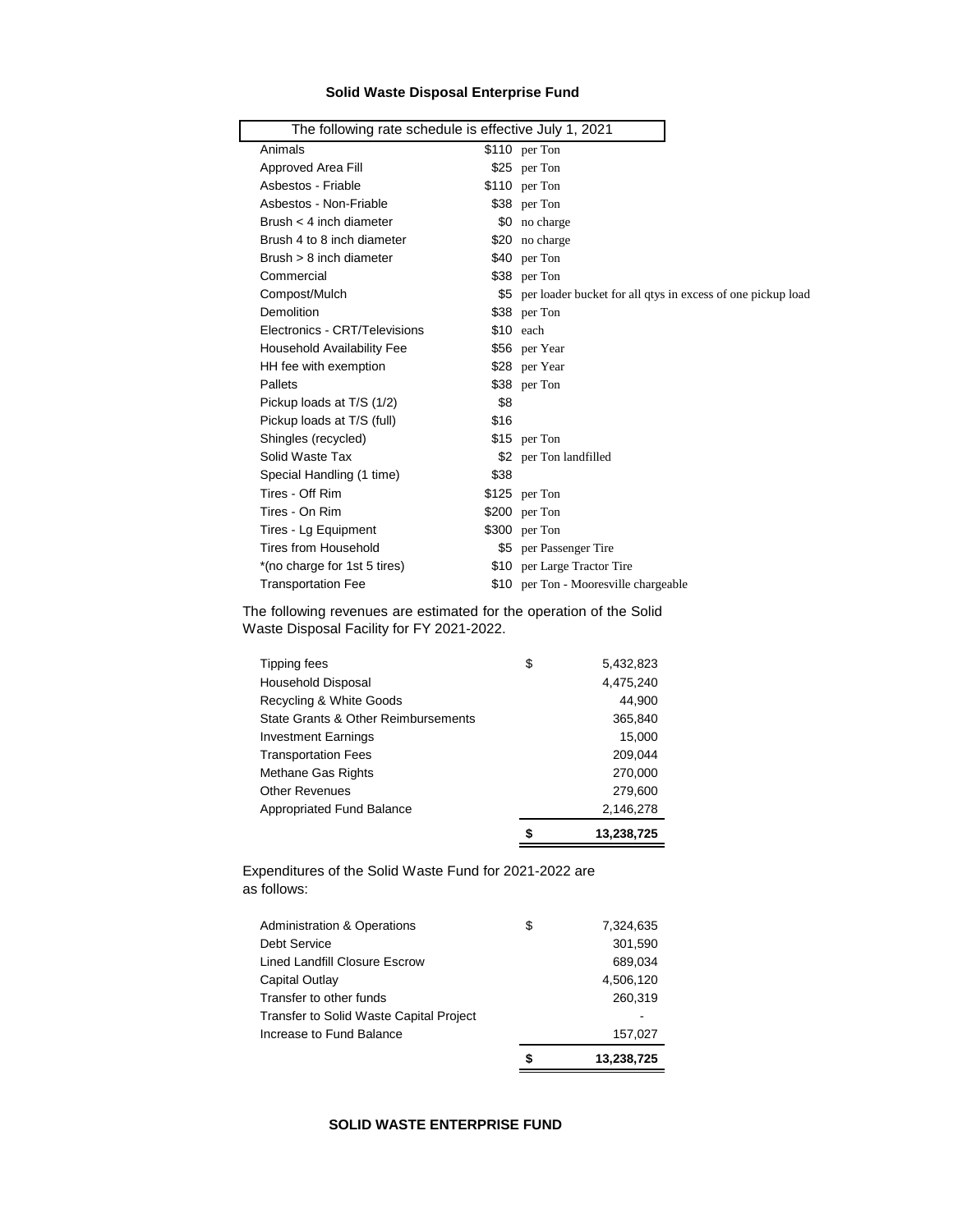# **EMS Specialty Services**

This fund was established in December, 2012 to account for the operations of convalescent transport services.

| Revenue                                   |                |  |  |
|-------------------------------------------|----------------|--|--|
| <b>Appropriated Fund Balance</b>          | 160,403<br>\$. |  |  |
| <b>Convalescent Transport Fees</b>        | 1,401,500      |  |  |
|                                           | \$1,561,903    |  |  |
|                                           |                |  |  |
| <b>Expenditures</b>                       |                |  |  |
| Salaries and benefits                     | \$1,001,655    |  |  |
| Operating costs                           | 283,118        |  |  |
| <b>Public Safety Complex contribution</b> | 125,000        |  |  |
| Capital outlay                            | 1,825          |  |  |
| Transfer to GF - Indirect                 | 150,305        |  |  |
|                                           | \$1,561,903    |  |  |

**EMS Specialty Services**